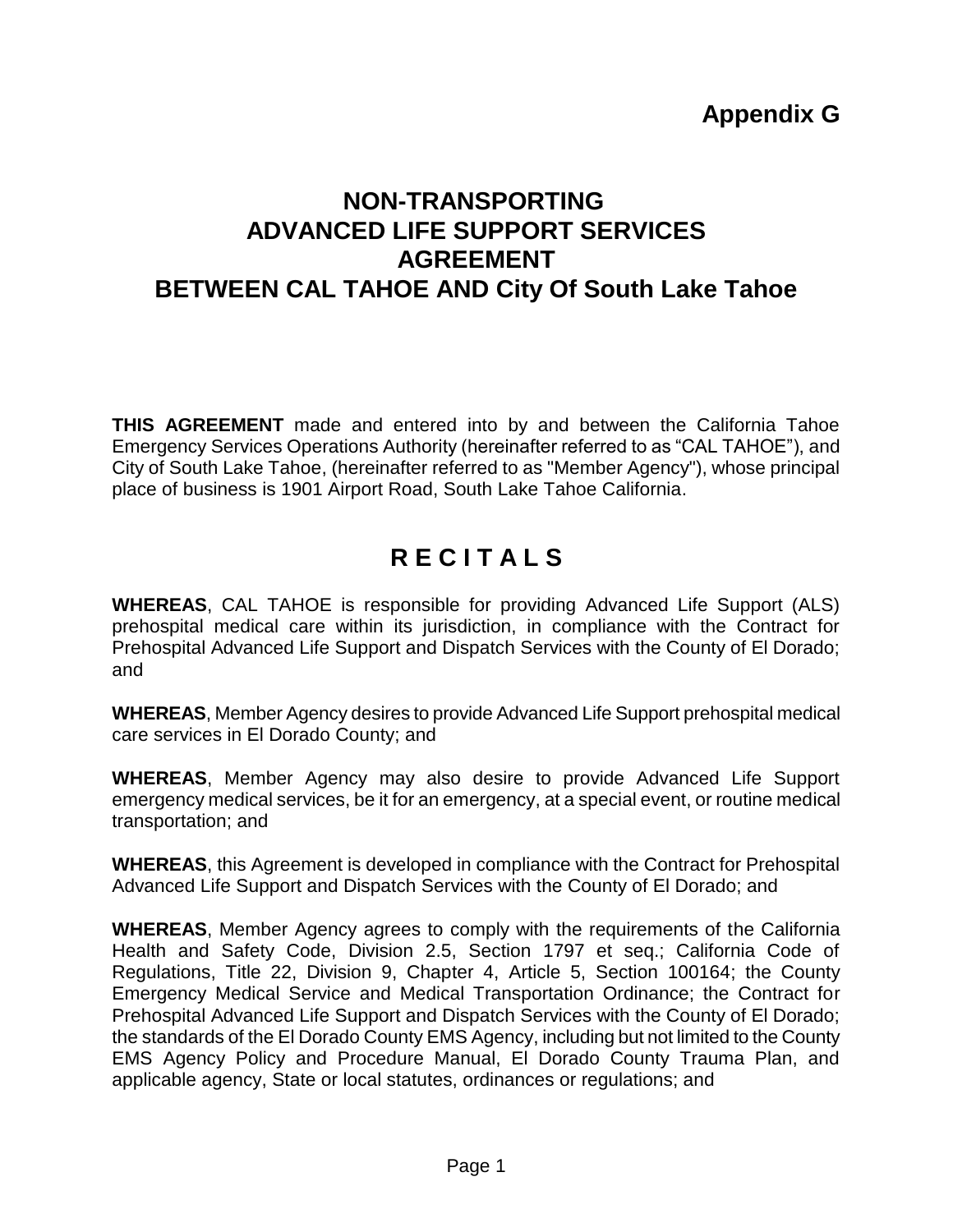**WHEREAS**, the El Dorado County EMS Agency Medical Director, through the County EMS Agency, and as defined in the Contract for Prehospital Advanced Life Support and Dispatch Services with the County of El Dorado, has the authority to develop overall plans, policies, and medical standards to ensure that effective levels of ALS care are maintained within the COUNTY; and that the Medical Director has the exclusive authority for establishing the required equipment, medication inventories, and medical protocols; and

**WHEREAS**, the El Dorado County EMS Agency Medical Director shall have retrospective, concurrent, and prospective medical control including access to all information pertinent to data collection, evaluation and analysis,

CAL TAHOE and Member Agency mutually agree as follows:

# **SECTION I - DEFINITIONS**

The following terms and definitions apply to this Agreement:

- 1. Advanced Life Support (ALS) means special services designed to provide definitive prehospital emergency medical care, including, but not limited to cardiopulmonary resuscitation, cardiac monitoring, cardiac defibrillation, advanced airway management, intravenous therapy, administration of specified drugs and other medicinal preparations, and other specified techniques and procedures administered by authorized personnel under the direct supervision of a base hospital as part of a local EMS system at the scene of an emergency, during transport to an acute care hospital, during interfacility transfer, and while in the emergency department of an acute care hospital until responsibility is assumed by the emergency or other medical staff of that hospital or as otherwise defined by the Federal Health Care Finance Administration.
- 2. ALS Service Agency A public agency, private corporation, or other business entity which has 1) met all criteria for approval and has been approved by the EMS Agency in accordance with Title 22 California Code of Regulations (CCR) Division 9, Chapter 4, Section 100167 to provide ALS services to a designated geographic area with a designated number of DMT-P units and 2) employees certified EMT-1, certified EMT-2 or licensed paramedic personnel for the delivery of emergency medical care to the sick and injured at the scene of an emergency, during transport, or during interfacility transfer (Reference Title 22 CCR Section 100401). This definition shall include all authorized air ambulances servicing the County of El Dorado.
- 3. Ambulance means a vehicle that is specially constructed, modified or equipped, and used for the purpose of transporting sick, injured, convalescent, infirm, or otherwise incapacitated persons. In the case of vehicles owned and operated by public agencies, ambulance must meet the same standards for construction, identification, mechanical integrity, equipment and supplies as required of private agencies by the California Highway Patrol.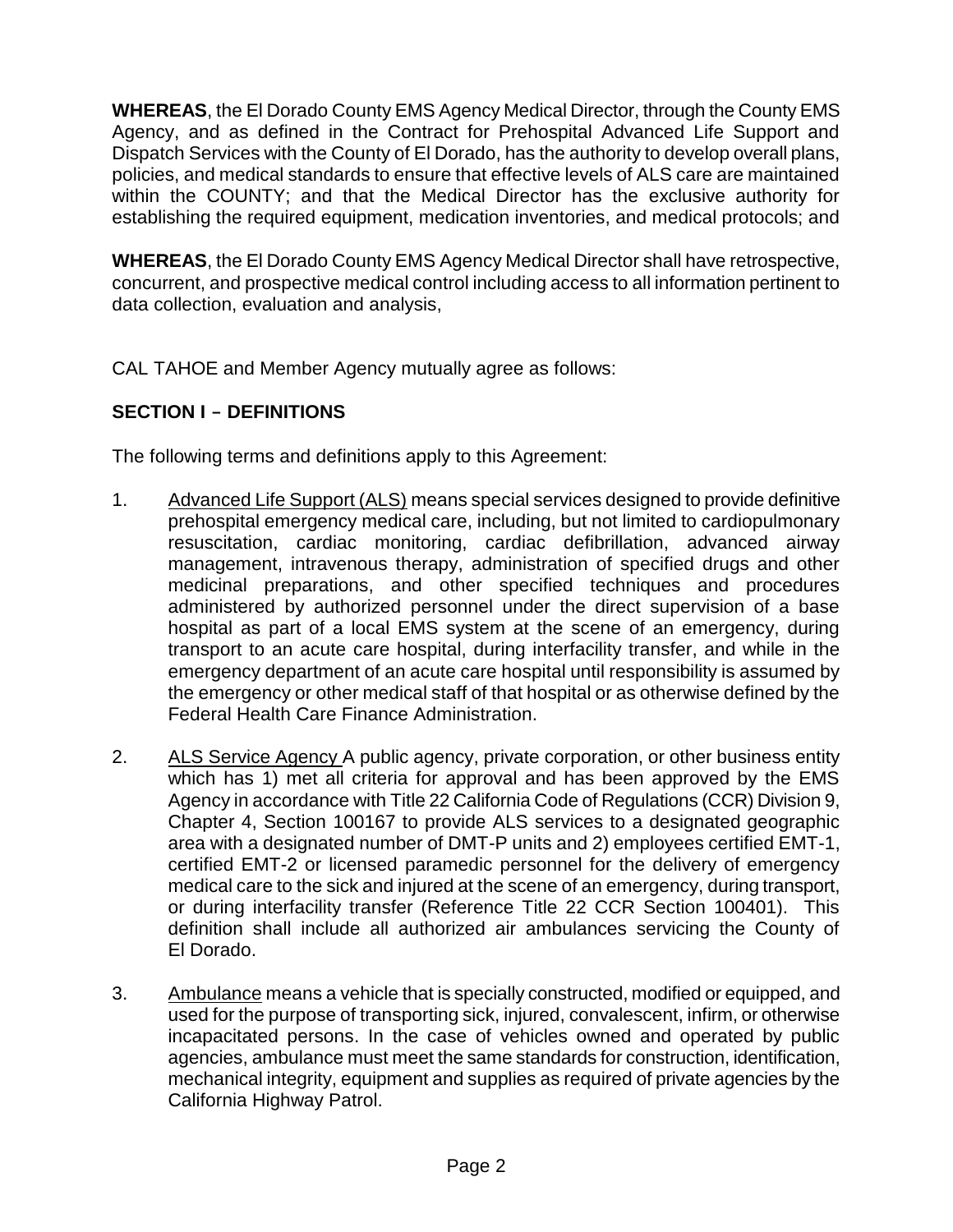- 4. Arrival at the Scene means the time that an emergency response vehicle comes to a physical stop at an emergency scene (wheels stopped).
- 5. Base Hospital An acute care hospital responsible for providing on-line (active communication via radio, telephone or other electronic telephonic communication device) and off-line (discussion at Continuous Quality Improvement or peer review meetings) medical direction/control to COUNTY accredited EMT-Ps, pursuant to a written agreement with the COUNTY in accordance with Title 22 CCR Division 9, Chapter 4, Section 100168.
- 6. County means County of El Dorado, the political subdivision of the State of California. The Health Services Department through its local County EMS Agency is responsible for the direct oversight of prehospital emergency and non-emergency medical care in El Dorado County.
- 7. Critical Care Transport (CCT) means a transport during which a patient requires a level of medical care and/or observation that exceeds the standard scope of practice for County accredited paramedics. Such services may be rendered by specially trained and authorized paramedics, or registered nurses, physicians, respiratory therapists, perfusionists, physician's assistants, nurse practitioners or nurse midwives as determined by the physician responsible for the patient and the County EMS Agency Medical Director.
- 8. Emergency means a condition or situation in which an individual has a need for immediate medical attention, or where the potential for such need is perceived by emergency medical personnel, a public safety agency, or may reasonably be perceived by any prudent lay person; any sudden or serious illness or injury requiring immediate medical or psychiatric attention under such circumstances in which a delay in providing such services may aggravate the medical condition or cause the loss of life or an unknown situation; furthermore, any case declared to be an emergency by a physician.
- 9. Emergency Medical Response means responding immediately to any request for ambulance service for an emergency medical condition. An immediate response is one in which the ambulance vehicle responding begins as quickly as possible to take the steps necessary to respond to the call.
- 10. Emergency Medical Service and Medical Transportation Ordinance means an ordinance adopted by the El Dorado County Board of Supervisors that sets the standards and/or definitions for emergency medical services and medical transport; personnel and training requirements; equipment and supply requirements; response times; communication requirements; and medical transportation service requirements. It empowers the El Dorado County Emergency Medical Services Agency through the County Health Services Department to issue permits to litter van and wheelchair van transport services, and enter into contracts with ambulance entities; monitor performance; enforce standards, if necessary; and act in an impartial manner as an arbitrator in matters of citizen complaints.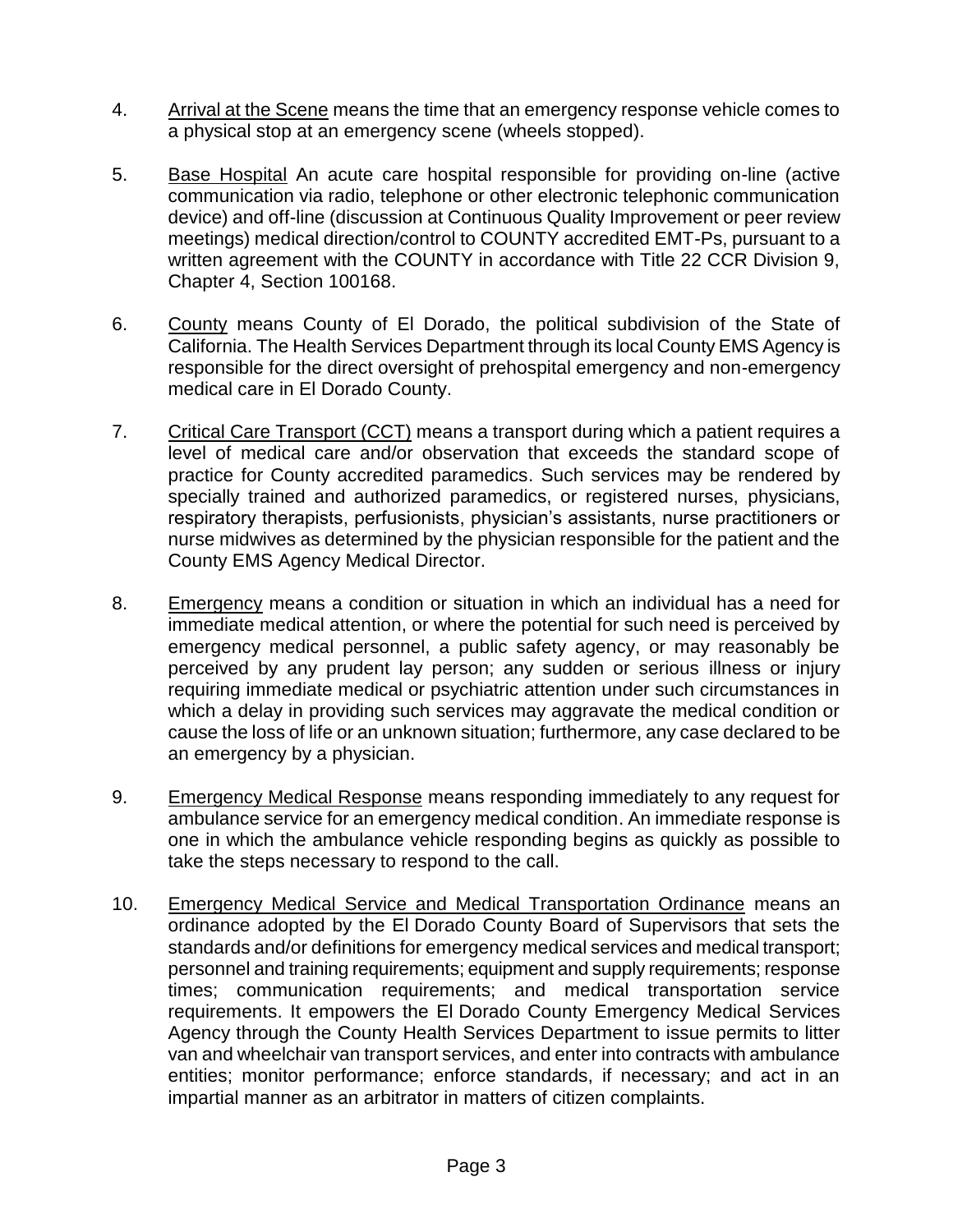- 11. Emergency Medical Services (EMS) means the medical services provided in an emergency.
- 12. Emergency Medical Services Agency (EMS Agency) means the administrative agency designated through the Health Services Department by the El Dorado County Board of Supervisors pursuant to Health and Safety Code, Section 1797.200.
- 13. Emergency Medical Services Aircraft (EMS Aircraft) means any aircraft utilized for the purpose of prehospital emergency patient response and transport. EMS aircraft includes air ambulances and all categories of rescue aircraft.
- 14. Emergency Medical Technician or EMT means an individual trained in all facets of basic life support (as defined in Health and Safety Code Section 1797.80) according to standards prescribed in the California Code of Regulations, Title 22, Chapter 2, and who has a valid State of California certificate.
- 15. Emergency Medical Technician-Paramedic or EMT-P means an individual who is educated and trained in all elements of prehospital Advanced Life Support; whose scope of practice is to provide Advanced Life Support in accordance with the standards prescribed in the California Code of Regulations, Title 22, Chapter 4; and who has a valid State paramedic license. Paramedics working in El Dorado must additionally be accredited according to standards established by the County EMS Agency Medical Director.
- 16. Medical Director means the medical director of the County EMS Agency.
- 17. Mobile Intensive Care Nurse (MICN) means a registered nurse who is licensed by the California Board of Registered Nursing and who has been authorized by the medical director of the local County EMS agency as qualified to provide prehospital Advanced Life Support or to issue instructions to prehospital emergency medical care personnel within an EMS system according to standardized procedures developed by the local County EMS Agency.
- 18. Physician means an individual licensed by the State as a doctor of medicine or doctor of osteopathy.
- 19. Prehospital Care Report (PCR) means the form approved by the County EMS Agency for the purpose of documenting all patient care provided in El Dorado County and shall also include all required billing information.
- 20. Primary Response Area means a geographical area designated by the County as an emergency medical services zone.
- 21. Registered Nurse means an individual licensed by the State of California Board of Registered Nursing. (Note: Nurses originating from the state of Nevada who provide emergency medical transportation services across the California-Nevada border shall be licensed by the Nevada State Board of Nursing.)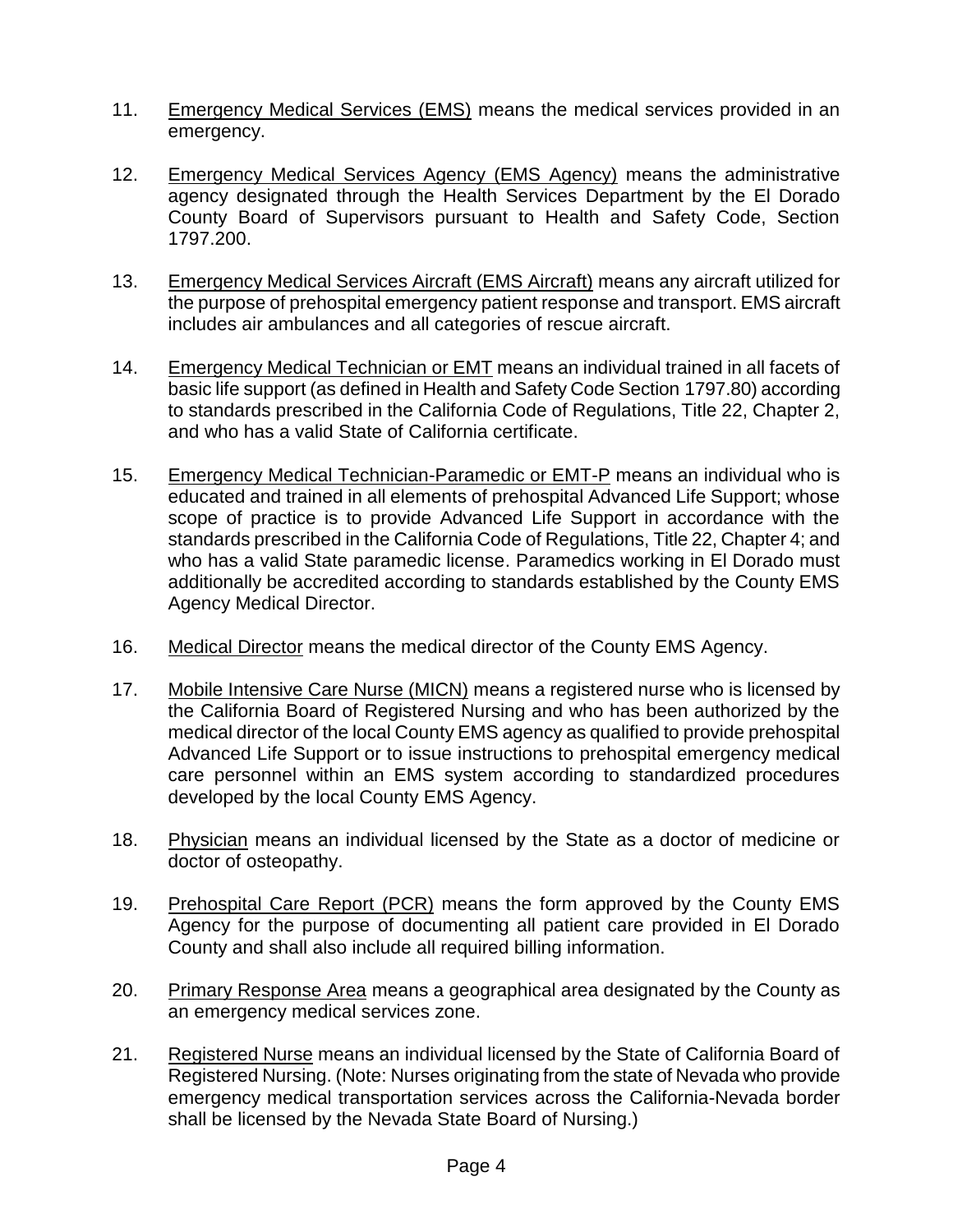- 22. Response Time means the time interval from the moment that the ambulance or medical transportation entity is first made aware of the call back number, the address of the patient or passenger, and in the case of ambulance request the presumptive patient condition as defined by EMD, and in the case of medical transportation the requested level of service, until the arrival at the scene of the emergency or pickup point, which is the time that an ambulance or medical transportation vehicle comes to a physical stop at the scene (wheels stopped).
- 23. Special Event means an event where spectators and/or participants in the event have a potential for illness or injury, or any situation where a previously announced event results in a gathering of persons in one general locale, sufficient in numbers, or engaged in an activity, that creates a need to have one or more EMS resources at the site as defined by EMS Agency Policy issued by the EMS Agency Medical Director.
- 24. Utilization Ratio means a measure of productivity. The unit hour utilization ratio is calculated by dividing the number of transports during a given period by the number of unit hours produced during the same period.
- 25. Unit Hour means a fully staffed, equipped, and available ambulance available for or involved in emergency medical response for one hour. For example, if a system operates one unit for 24 hours and transports 12 patients in that period, its unit hour utilization ratio would be 0.50.

# **SECTION II - SCOPE OF SERVICES**

Member Agency agrees to provide full service Prehospital Advanced Life Support Services as described in this Agreement, and the terms and conditions of the El Dorado County Emergency Medical Service and Medical Transportation Ordinance. In the performance of its obligation hereunder, it is agreed that the Member Agency is subject to the medical control of the El Dorado County EMS Agency Medical Director, and to the control or direction of CAL TAHOE.

- 1. Member Agency shall provide prehospital Advanced Life Support service response on a continuous twenty-four (24) hour per day basis, unless otherwise specified by the County EMS Agency, in which case there shall be adequate justification for the exemption, as provided in the California Code of Regulations, Title 22, Division 9, Chapter 4, Article 7, Section 100167.
- 2. Member Agency shall at all times meet the requirements set forth by the California Highway Patrol; the California Vehicle Code; the State of California Health and Safety Code; the State of California Emergency Medical Services Authority, the California Code of Regulations, the El Dorado County Emergency Medical Service and Medical Transportation Ordinance, the El Dorado County EMS Agency Policies, Procedures and Field Treatment Protocols, and any other applicable statute, ordinance, and resolution regulating Advanced Life Support services provided under this Agreement, including but not by way of limitation, personnel, vehicles,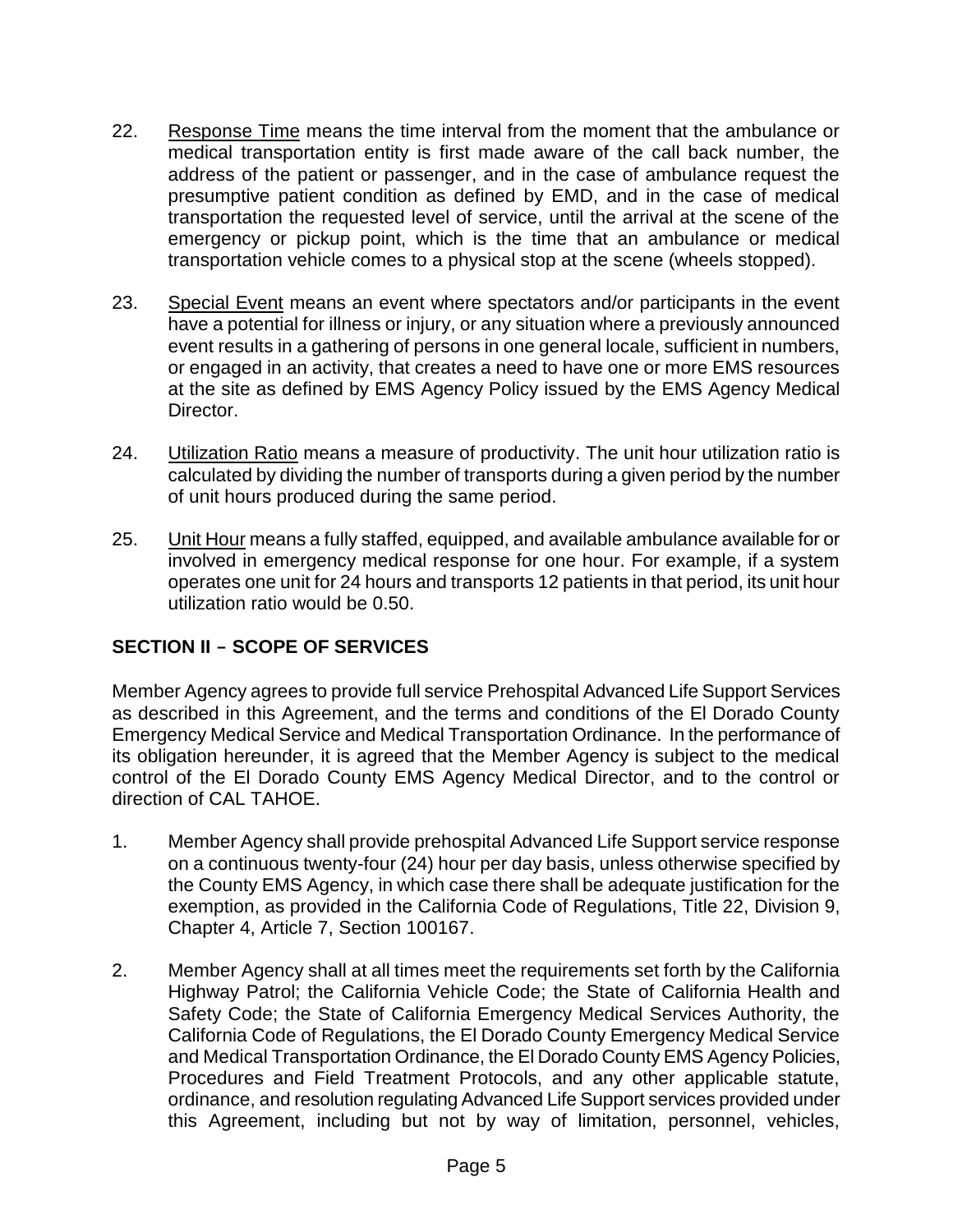equipment, services, and supplies which are the subject of this Agreement. In the event of any conflicting statute, ordinance, or regulation, the statute, ordinance, or regulation setting forth the more stringent requirement shall be met.

- 3. This Agreement is for prehospital Advanced Life Support services provided in the primary response area of El Dorado County known as County Service Area No. 3 South Shore Area, and a part of Alpine County, except for the "Tahoe West Shore" in El Dorado County. Member Agency shall be responsible for providing prehospital Advanced Life Support services for all emergency requests for ALS service received from any person or any agency in the coverage area and dispatched through the designated dispatch center.
- 4. Member Agency shall ensure that personnel shall be familiar with local geography throughout the primary response area.

# **Article I - Standards of Service for Prehospital ALS**

- 1. Member Agency shall respond to requests for emergency medical services from the designated dispatch center.
- 2. Member Agency shall not cause or allow its ALS units to respond to a location without receiving a specific request from the designated Dispatch Center for such service at that location.
- 3. Member Agency shall immediately respond to requests for emergency medical service to the address or place given and shall complete that run, unless diverted by the designated Dispatch Center.
- 4. Member Agency shall promptly respond an ALS unit to the emergency call and shall complete that run, unless diverted by the designated Dispatch Center pursuant to CAL TAHOE's System Status Management Plan.
- 5. In the case of ALS first responder, the first responder shall notify the designated dispatch center when enroute, upon arrival at scene, upon arrival at patient, upon departure from scene, and shall notify the designated dispatch center when they are committed to a call, out of service, or when any other status change occurs.
- 6. In the event that Member Agency is unable to respond to a request for emergency medical service, the Member Agency shall immediately notify the designated Dispatch Center. When all vehicles in service are committed, mutual aid request provisions shall be followed.
- 7. Member Agency shall not advertise itself or the responding unit as providing advanced life support services unless routinely providing advanced life support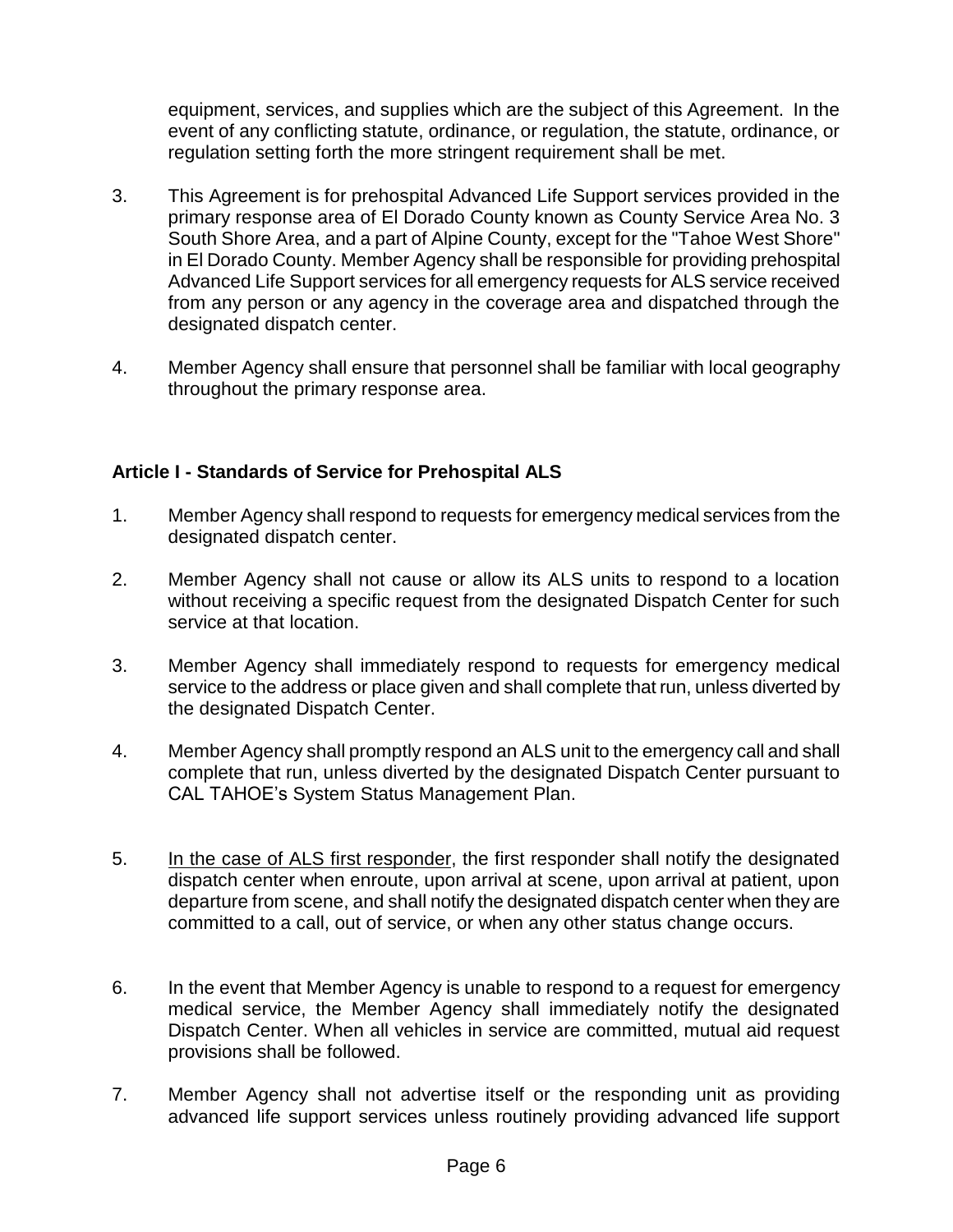services on a continuous twenty-four (24) hour-per-day basis, as provided in the California Code of Regulations, Title 22, Division 9, Chapter 4, Article 7.

8. Member Agency shall implement said ALS emergency medical services as a part of CAL TAHOE's response system within the Primary Response Area, and adhere to a System Status Management Plan developed by CAL TAHOE at all times during the term of this Agreement.

#### **Article II - System Designations**

- 1. The designated Base Hospital provides on-line medical control according to the California Health and Safety Code, Division 2.5, Section 1798.000 through and including Section 1798.104. The designated Base Hospital for CSA No. 3 (CSA #3) South Shore Area is Barton Memorial Hospital.
- 2. The designated Dispatch Center for CSA No. 3 is the City of South Lake Tahoe Dispatch Center. CAL TAHOE shall respond to requests for prehospital Advanced Life Support services from the designated Dispatch Center.

#### **Article III – Personnel Requirements**

- 1. Member Agency shall ensure that all Paramedic personnel are licensed by the State of California and accredited with the County EMS Agency. Member Agency shall ensure that EMT personnel are certified in El Dorado County. Personnel whose certification/accreditation has lapsed shall not be allowed to provide prehospital care within El Dorado County until they have met all requirements to bring current their certification/accreditation. Member Agency shall ensure compliance with all EMT and EMT-P regulations from the State of California Health and Safety Code, Division 2.5, and Title 22, Division 9, and ensure that the County EMS Agency Policies, Procedures and Field Treatment Protocols are followed. For each new employee, Member Agency shall provide a copy of such records of certification and/or accreditation to CAL TAHOE.
- 2. Member Agency shall ensure that all personnel will be physically and mentally fit to serve in the prehospital care capacity. No intoxicating substance shall be used while on duty, nor shall they be used in the eight (8) hours prior to reporting for duty.
- 3. In the case of First Responder ALS, Member Agency shall maintain a minimum staffing level of not less than one (1) CAL TAHOE Paramedic.
- 4. Member Agency shall ensure that the medical certification and/or accreditation level of all personnel be clearly displayed. Said identification shall be worn as deemed operationally necessary.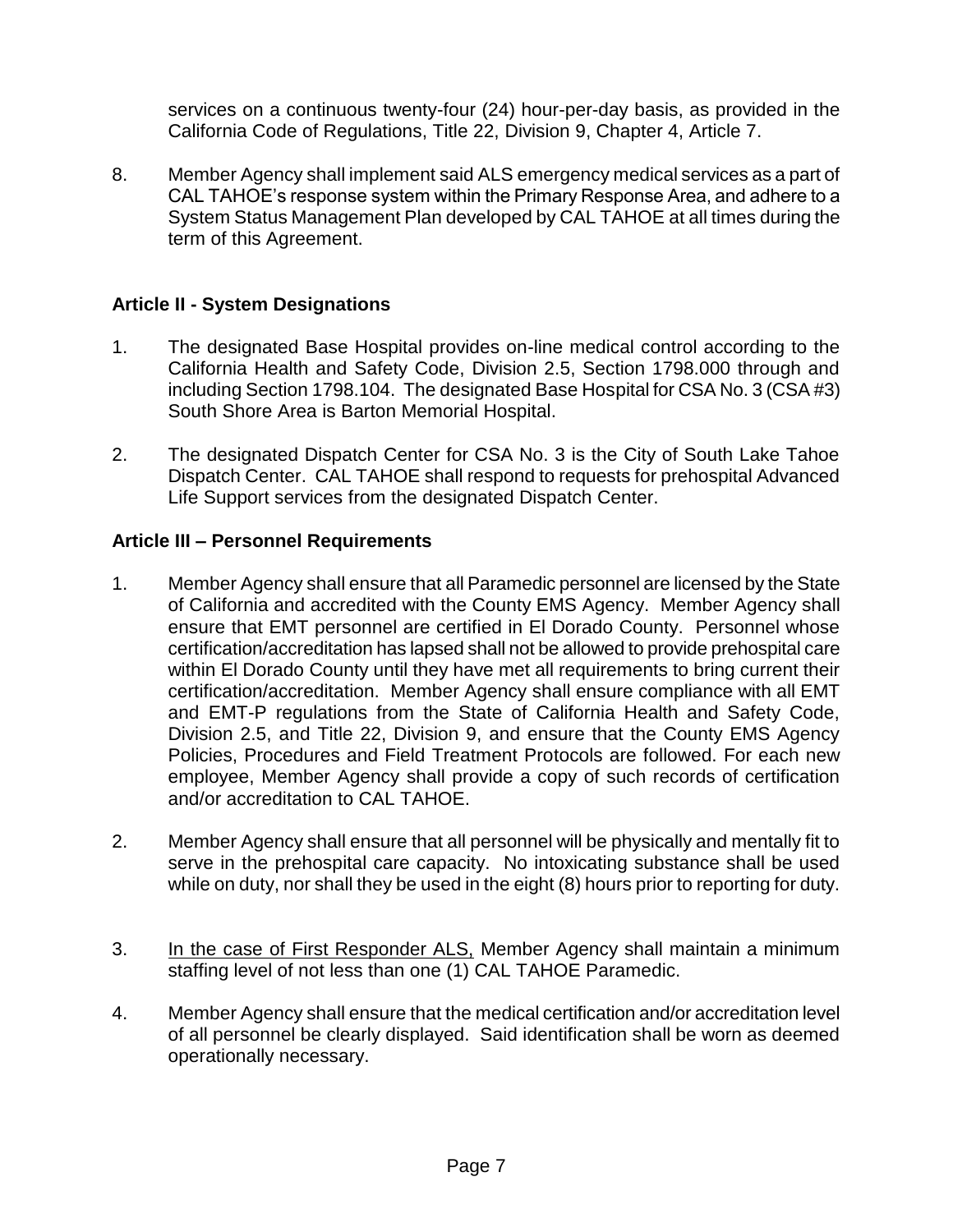- 5. Member Agency shall maintain good working relationships with fire agencies; law enforcement; base hospitals; County EMS Agency; and City and County staff. The conduct of personnel must be professional and courteous at all times.
- 6. Member Agency shall provide safe and sanitary living quarters for on-duty personnel.

# **Article IV - Equal Opportunity Employer**

Member Agency shall be an equal opportunity employer and shall be committed to an active Equal Employment Opportunity Program (EEOP). It shall be the stated policy of Member Agency that all employees and applicants shall receive equal consideration and treatment in employment without regard to race, color, religion, ancestry, national origin, age (over 40), sex, marital status, medical condition, or physical handicap.

All recruitment, hiring, placements, transfers and promotions will be on the basis of individual skills, knowledge and abilities, regardless of the above identified basis. All other personnel actions such as compensation, benefits, layoffs, terminations, training, etc., are also administered without discrimination. Equal employment opportunity will be promoted through a continual and progressive EEOP. The objective of an EEOP is to ensure nondiscrimination in employment and, wherever possible, to actively recruit and include for consideration for employment minorities, women and the physically handicapped.

# **Article V – Training Requirements**

- 1. Member Agency shall maintain records of all EMS training, continuing education and skills maintenance as required by the El Dorado County EMS Agency. Member Agency shall provide to the County EMS Agency specific records upon request.
- 2. Member Agency shall agree to participate in EMS system components that include paramedic, nurse and trainee field observations including ride-alongs, disaster drills, and continuing education programs, even if such persons are employed by provider.
- 3. Member Agency shall provide qualified paramedic personnel to be Field Training Officers (FTO's) to instruct and accredit paramedics who are new to the system or who are in an approved paramedic internship program. FTO's shall provide orientation to El Dorado County EMS Policies, Procedures, Protocols, Trauma Plan, EMS Plan, EMS radio communication and Base Station and receiving hospitals. FTO's shall provide training in any optional scope of practice procedure currently in effect in El Dorado County. CAL TAHOE shall ensure that FTO's shall be allowed to attend meetings and/or training pertinent to the El Dorado County EMS system. The County EMS Agency Medical Director shall approve all El Dorado County FTO's.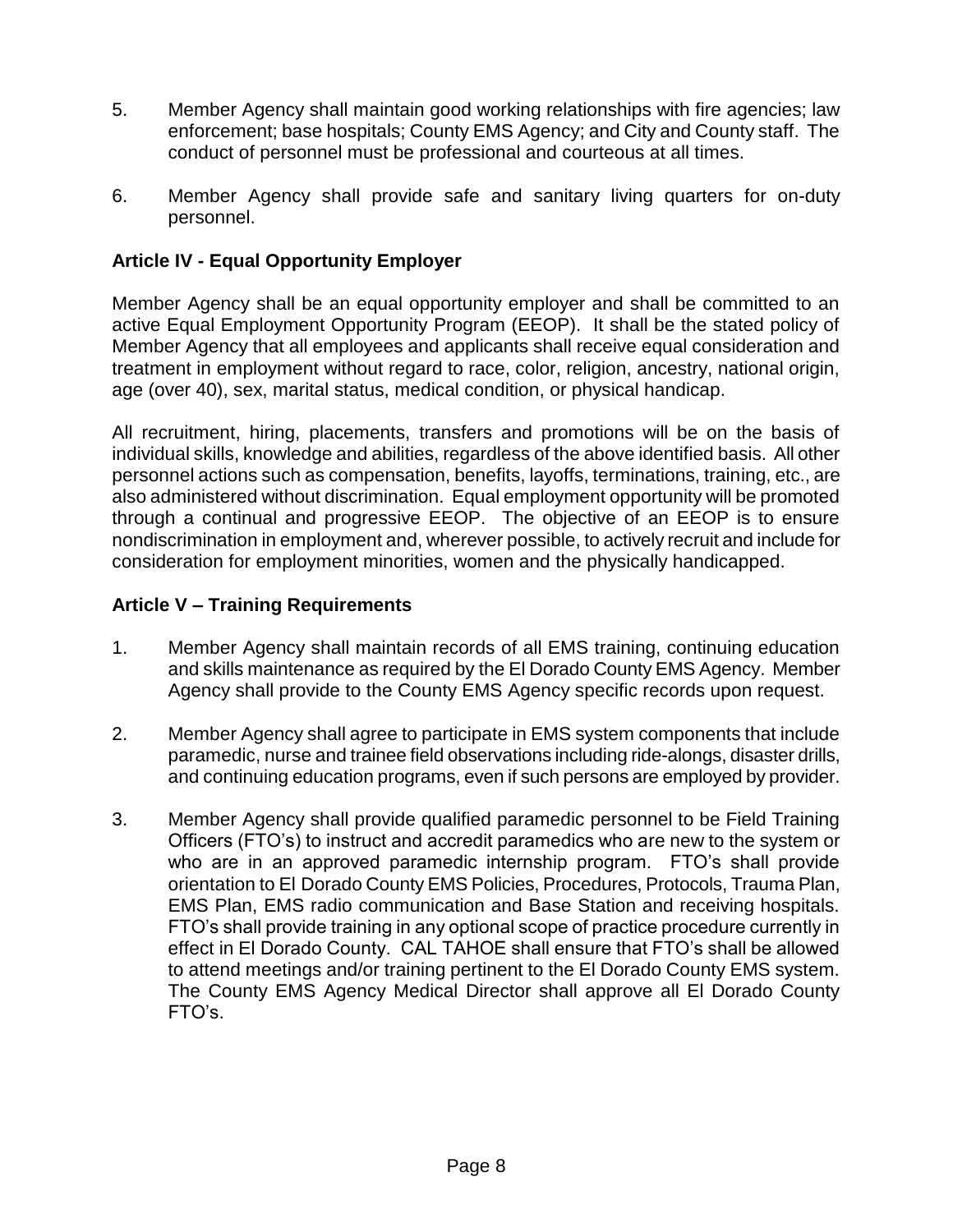# **Article VI – Community Education**

Member Agency shall participate in providing community education on 9-1-1 system access, CPR and first aid, and shall utilize community organizations to support and enhance local community efforts in providing public education.

#### **Article VII – Quality Improvement/Quality Assurance**

- 1. Member Agency shall have and maintain a comprehensive internal medical and operational quality assurance program. This program shall, at a minimum, monitor and evaluate the prehospital Advanced Life Support services required in this Agreement. The program shall be reviewed and approved by CAL TAHOE.
- 2. Member Agency shall participate in assigned CAL TAHOE quality improvement/ quality assurance activities, and shall appoint appropriate personnel to serve on prehospital and disaster committees, as needed. These committees and/or activities shall include, but are not limited to, Continuous Quality Improvement Committee (CQIC), Medical Advisory Committee (MAC), peer review, post incident critiques, and other related activities and committees.
- 3. Member Agency shall cooperate fully in supplying all requested documentation to CAL TAHOE, the Base Hospital and the County EMS Agency, and shall participate fully in all quality assurance programs mandated by the COUNTY.
- 4. Member Agency shall allow inspections, site visits or ride-alongs at any time by CAL TAHOE and County EMS Agency staff, with or without notice, for purposes of CAL TAHOE contract compliance and medical quality assurance.

# **Article VIII – Mutual Aid Requests**

- 1. Mutual aid response shall be performed in accordance with approved cover and mutual aid agreements. In the course of rendering such services, Member Agency shall be exempt from the maximum response time standards. Member Agency shall advise dispatch that they are unable to respond to mutual aid requests if such response is in conflict with a response in the Primary Response Area.
- 2. Mutual aid response may require Member Agency to respond ALS vehicles into a response area other than that assigned in this Agreement. Whenever Member Agency personnel receive a request for service in another area, Member Agency personnel shall immediately respond an ALS vehicle as directed. If, due to prior or concurrent commitments of on-line units, the Member Agency personnel are unable to respond in a timely manner, the requesting agency shall be notified immediately. If the requesting agency's urgency is such that it would be appropriate to call up staffing of a backup unit, the Member Agency shall initiate such call-up.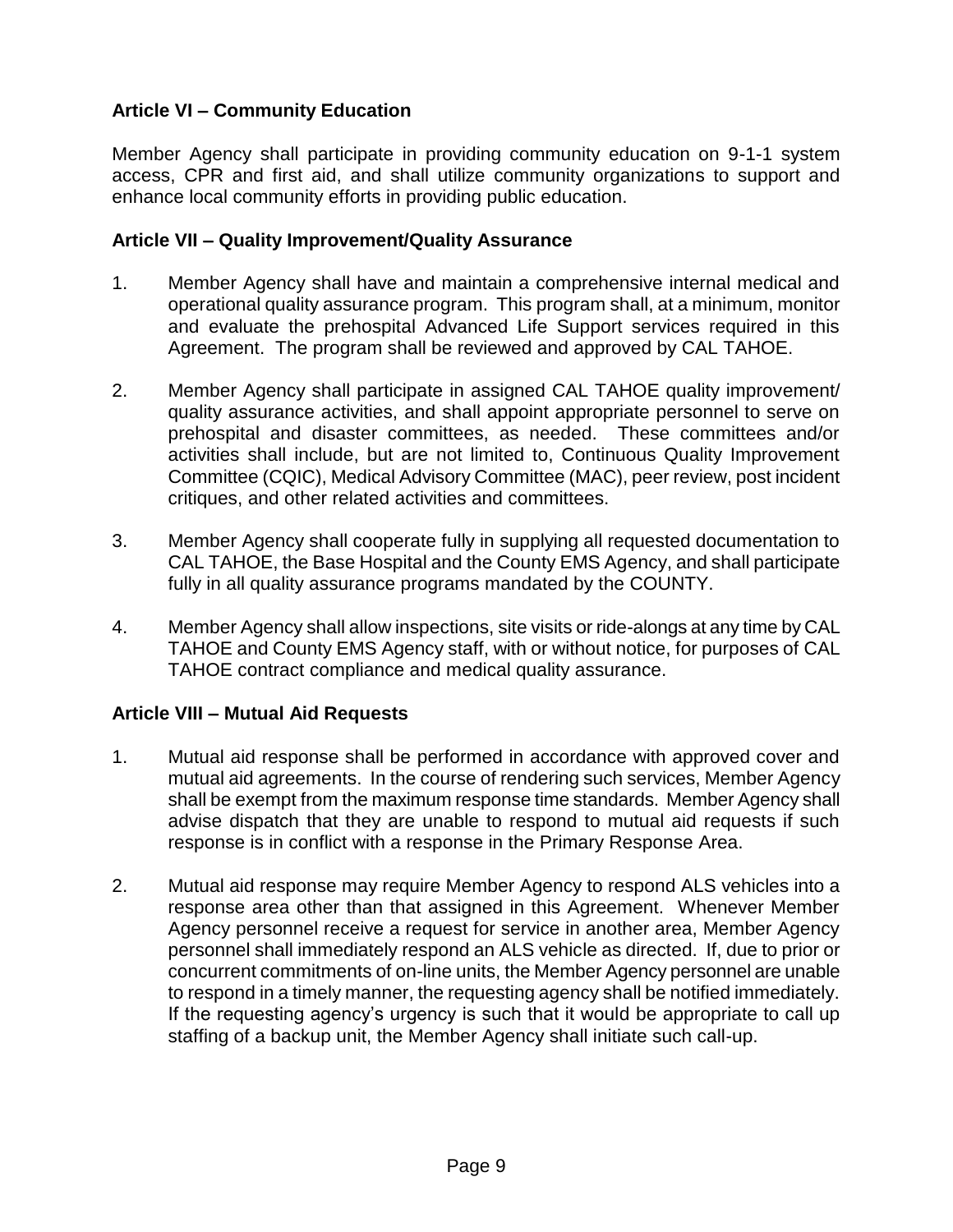# **Article IX – Disaster/Multicasualty Incident Requirements**

- 1. Member Agency shall cooperate with CAL TAHOE in establishing disaster and multicasualty incident plans, policies and procedures; and assist in planning and participate in interagency disaster/multicasualty incident training exercises annually.
- 2. During declared disasters or large-scale multicasualty incidents, Member Agency shall be exempt from all responsibilities for response-time performance until notified by CAL TAHOE or incident commander. When the Member Agency is notified that disaster assistance is no longer required, the Member Agency shall return all its resources to the primary area of responsibility, and shall resume all operations in a timely manner.
- 3. During the course of a disaster or large-scale multicasualty incident, Member Agency shall use best efforts to provide Priority 1, Priority 2, and Priority 3 service coverage to the assigned Primary Response Area while suspending Priority 4, 5, and 6 service upon notification of such by CAL TAHOE.

# **Article X – Drugs and Medical Supplies**

Member Agency shall possess and agree to maintain adequate drug and solution inventory, drugs, and supplies in compliance with the El Dorado County EMS Agency Policy and Procedure Manual.

#### **Article XI - ALS Medical Equipment**

- 1. Standards for medical equipment shall be in compliance with the County EMS Agency Policy and Procedure Manual promulgated by the County EMS Agency as required for the level of service being provided. The County EMS Agency provides electronic access to the Policy and Procedure Manual and Manual updates on an ongoing basis. Member Agency shall be charged with knowledge of that Policy. The policy shall be updated from time to time as determined necessary by the County EMS Agency.
- 2. Compliance with these medical equipment requirements is not mandated for inactive "reserve" units. Vehicles, equipment and supplies shall be maintained in a clean, sanitary and safe mechanical condition at all times.
- 3. Upon inspection by the COUNTY, any primary or backup ambulance failing to meet these medical equipment requirements shall be immediately removed from service and remain out of service until any deficiency is corrected*.* Upon inspection by the COUNTY, any Advanced Life Support vehicles other than ambulance failing to meet these medical emergency requirements shall immediately discontinue providing advance life support services until all deficiencies are corrected. At the time when a reserve ambulance unit is used to provide the services required by this Agreement, the unit shall comply with all Equipment Requirements as specified in this Agreement.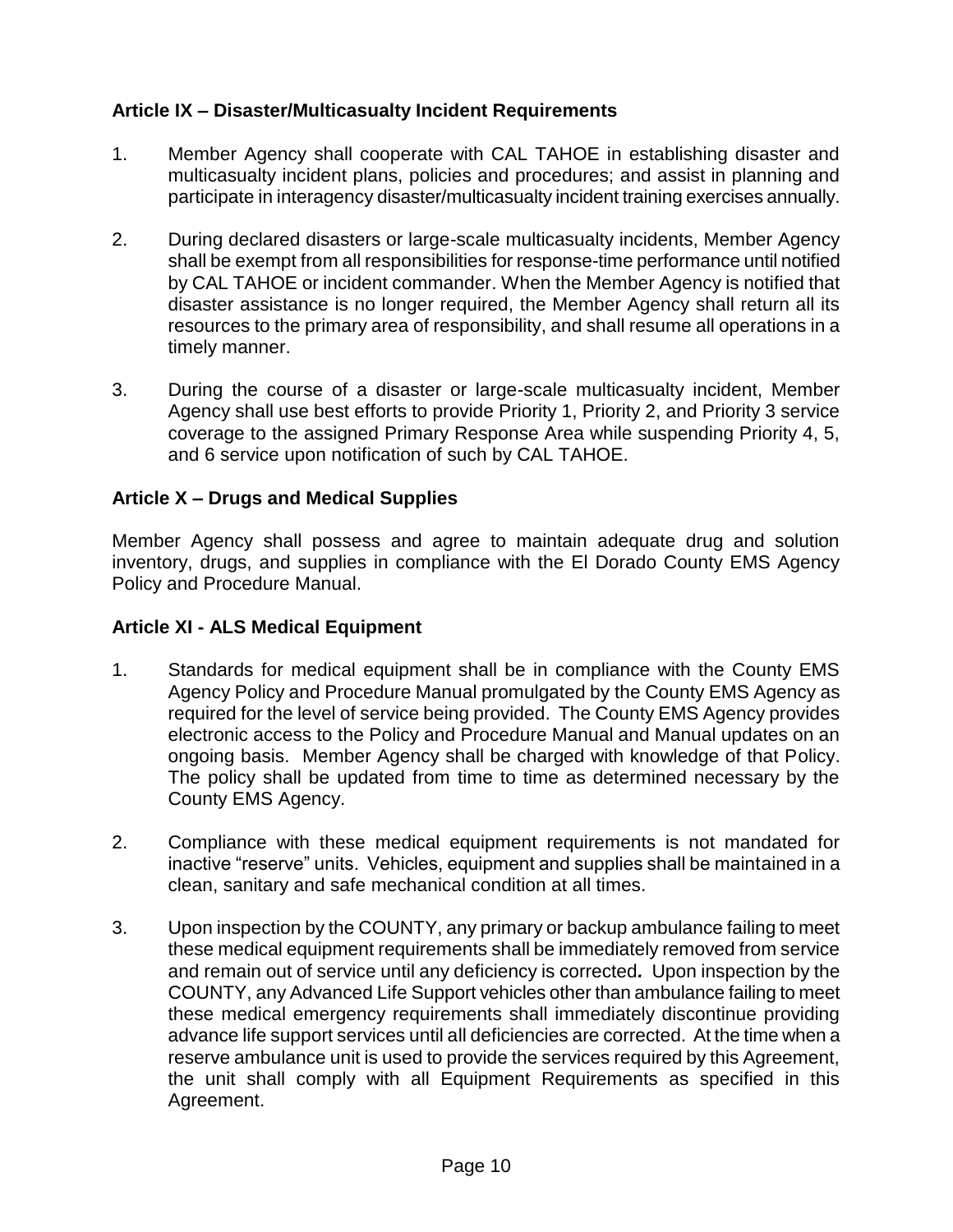# **Article XII – Communications Equipment**

Member Agency shall possess and agree to utilize exclusively and maintain two-way communication equipment that is compatible with COUNTY approved dispatch, designated Base Station facilities and all EMS users. Communication capabilities and use of frequencies will be monitored by CAL TAHOE and the County EMS Agency. (No private medical transportation/ambulance system telephone access number shall exist for emergency dispatch.)

# **SECTION III - DATA COLLECTION AND REPORTING REQUIREMENTS**

Member Agency shall submit reports and data to CAL TAHOE in a form and manner approved by CAL TAHOE. The articles hereinafter detail reporting requirements and timetables, which are intended to be mandatory and exemplary but not intended to be allinclusive.

Member Agency shall be responsible to ensure that all information is provided to CAL TAHOE in a timely manner as indicated throughout this Agreement.

#### **Article I – Patient Care Report**

- 1. Member Agency personnel shall utilize the approved El Dorado County "Prehospital Care Report" (PCR) for all emergency and non-emergency responses including non-transports.
- 2. The Prehospital Care Report and billing paperwork shall be submitted to COUNTY according to the time frames established in writing by Ambulance Billing as required by El Dorado County EMS Policy: *"Documentation - Medic Unit Prehospital Care Report Form"*.
- 3. In the case of ALS first responder where the first responder maintains patient care and rides in the ambulance, one of the following documentation options shall be utilized: a) a PCR may be filled out by the first responder paramedic and be utilized as the only PCR for that patient; or, b) the first responder paramedic completes a first responder PCR, and the ambulance paramedic completes a separate PCR.
- 4. In the case of ALS first responder, at the time of transfer of patient care to the transporting paramedic, the first responder shall relay all pertinent information including, but not limited to: patient history, mechanism of injury, medications normally taken, allergies, assessment finding, and treatments already performed.
- 5. In the case of ALS first responder where the first responder report is not completed prior to the ambulance leaving the scene; the first responder shall complete this report within 24 hours and follow the distribution instructions as defined in the El Dorado County EMS documentation policy. If any portion of the incomplete PCR is passed on to the transporting unit, it shall not be considered an official document.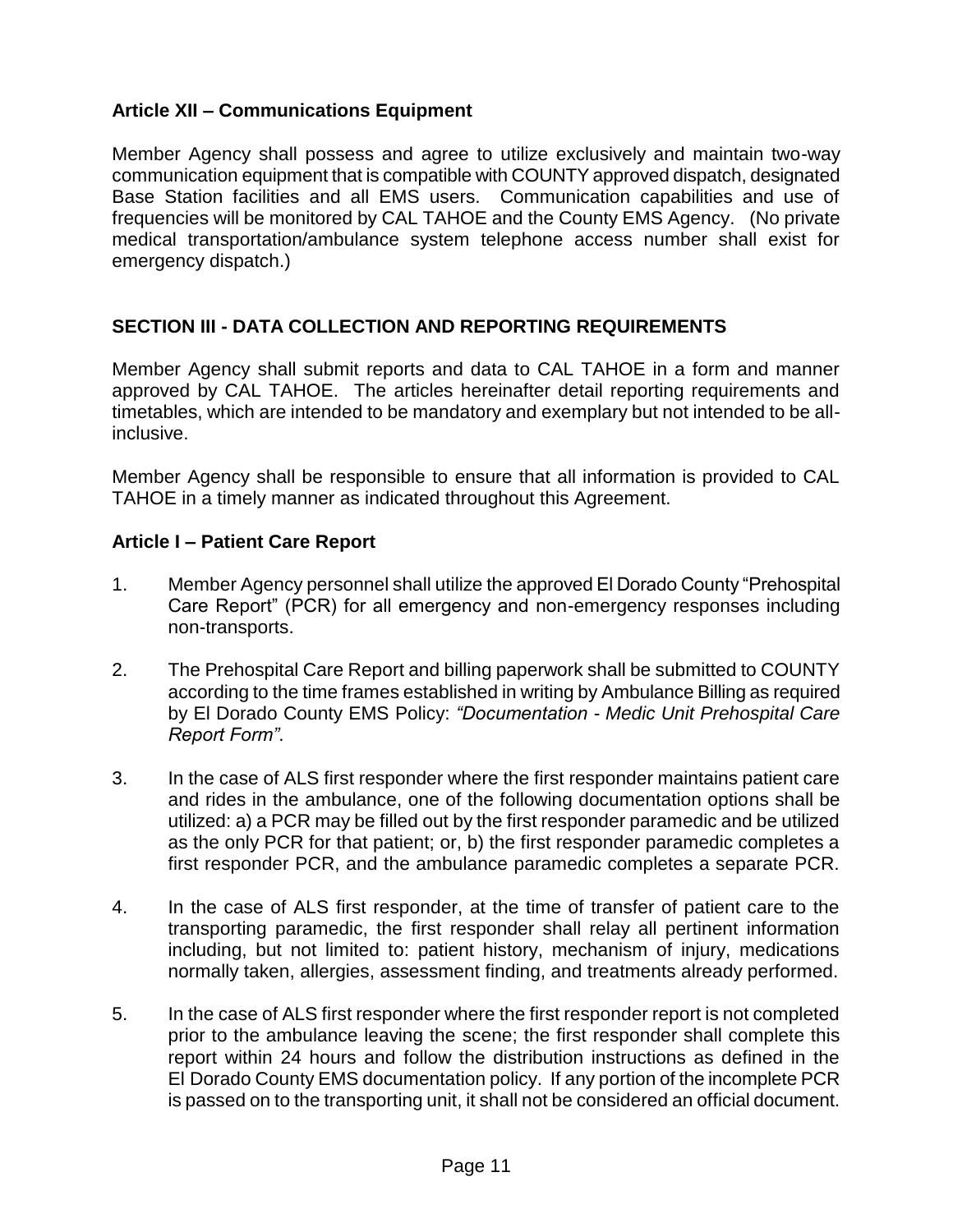- 6. Member Agency personnel shall perform due diligence to obtain and transmit all required billing and patient care information. If circumstances arise which limit the availability of patient information, billing information, and associated information, Member Agency shall remain responsible to obtain the required information and submit it to COUNTY. Member Agency personnel shall adhere to the requirements of the El Dorado County EMS Policy: *"Documentation - Medic Unit Prehospital Care Report Form".*
- 7. Ambulance Billing shall notify the Member Agency management of failure to adequately complete a PCR. Repeated failures to adequately complete the PCR shall be reported to the JPA, and the JPA shall take the necessary action to correct the omission/error situation. Ambulance Billing personnel shall provide reports no less than monthly to the JPA to help identify personnel in need of additional training.
- 8. Upon receipt of notification from Ambulance Billing of missing or incomplete items of billing or patient care information, the JPA shall have five calendar days in which to furnish the required information to Ambulance Billing. This reporting timeline may be adjusted by the County EMS Agency Administrator according to the sensitivity and urgency of required information.

# **Article II - Incident Report**

Member Agency shall furnish its personnel with EMS Event Analysis forms, and shall ensure that its personnel understand and utilize such forms. Member Agency shall notify CAL TAHOE within 24 hours if a sentinel event occurs, i.e., injury to patient, crew or public, or violent or high profile incident. Member Agency may also provide notification and EMS Event Analysis forms to the El Dorado County EMS Agency.

1. Mutual Aid Received or Provided

Member Agency shall document each occurrence of Mutual Aid emergency medical response into the Primary Response Area by an out-of-area ambulance service entity, or Mutual Aid rendered to another agency outside the Primary Response Area on an EMS Event Analysis Form. Such report shall detail the time of incident dispatch, time that mutual aid was requested, location of incident, and the reason Mutual Aid was required.

2. Unusual Activities

Member Agency shall document any and all incidents of unusual activities or occurrences that impacted or had an effect on the normal delivery of services. Events that an attending medic or the Member Agency feel should be documented but are not appropriate to include on the PCR should be included on the EMS Event Analysis form. Such activities may include but are not limited to: acts of violence, combative patients, patient care concerns, inter-agency conflicts, medical equipment failures, obstacles to responses including chronic adverse road conditions, and radio, dispatch, or communication failures. Any other unusual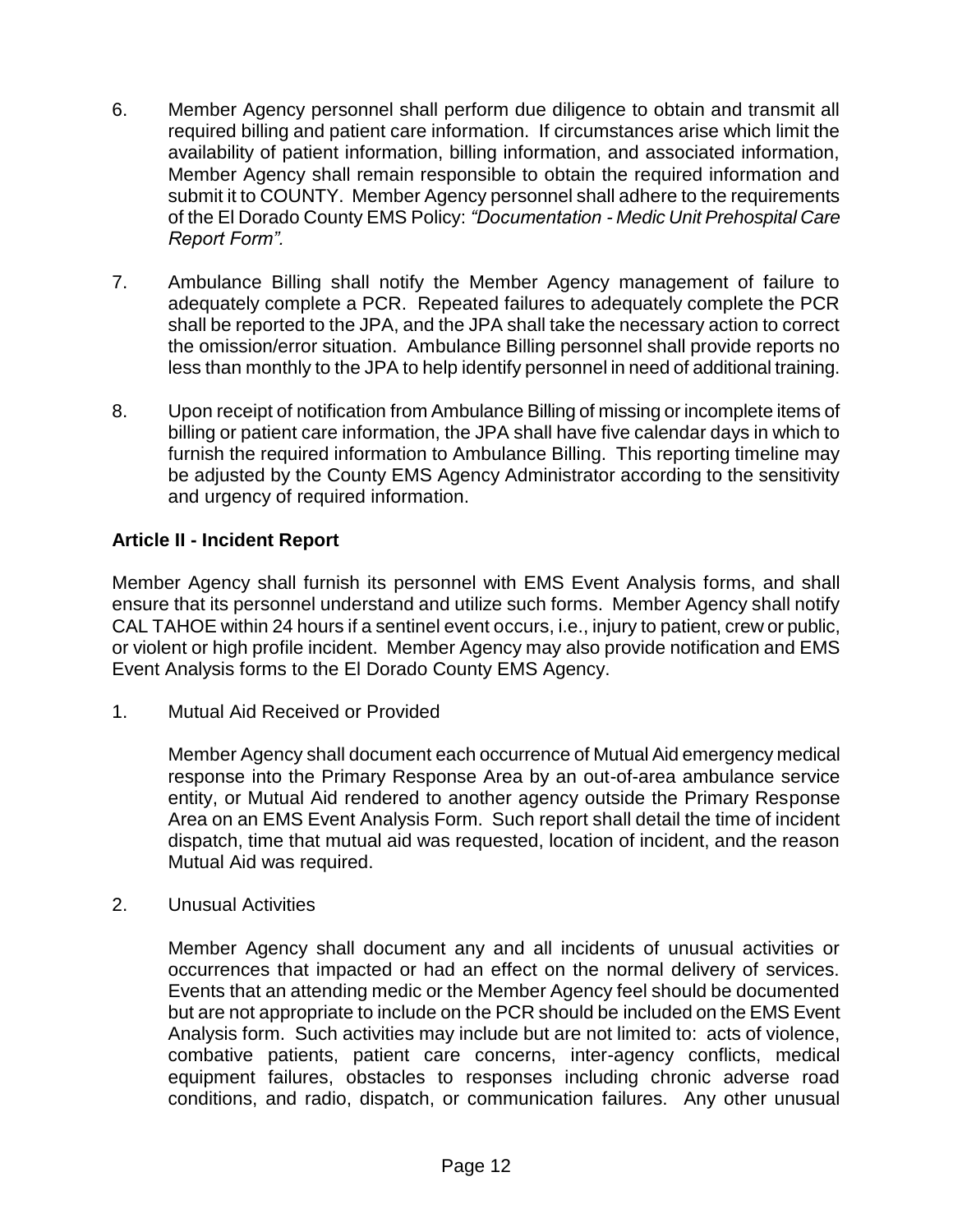activities that have the potential of affecting patient care shall be documented as well.

3. Vehicle Failure and Accident Reporting

Member Agency shall document vehicle failure above and beyond usual scheduled maintenance and repairs and ambulance vehicle accidents that could potentially have a detrimental effect on patient care issues.

#### **Article III - Ambulance Response Time Report**

- 1. Member Agency shall submit a monthly report to CAL TAHOE on all emergency medical response times. Such report shall include data identifying the Incident Number, Date, Unit Number, Response Mode (Priority 1, 2 & 3), and the following times: Time of Dispatch, Arrival at Scene, Depart Scene, and Arrival at Hospital. Emergency medical response time data shall be provided as a computerized report in a tab-delineated format.
	- 2. For each response within the previous calendar month that exceeds the Response Time Standard for the area of dispatch location (Urban, Semi-Rural/Rural, or Wilderness) Member Agency shall submit a Response Time Exception Report to CAL TAHOE. The reason for the delayed response time shall be clear, precise, and verifiable in order to determine if the exception is acceptable. These reports shall be submitted to CAL TAHOE for the previous calendar month of service on a monthly basis.

#### **SECTION IV – CONTRACT REQUIREMENTS**

#### **Article I - Operational Policies**

Member Agency shall be responsible to comply with all operational policies and standards currently articulated in this Agreement; CAL TAHOE's Policy and Procedure Manual; the Health and Safety Code, Division 2.5; California Code of Regulations, Title 22, Division 9; policies and procedures promulgated by the California Emergency Medical Services Authority, and by the El Dorado County Emergency Medical Services Agency.

#### **Article II – Billing for Services**

Parties receiving emergency medical transport services from Member Agency shall be billed by County Ambulance Billing for said services.

Personnel shall not request nor receive payment for any services provided pursuant to this Agreement, nor shall they quote charges to the patient or any other concerned individuals, or extend promises for special treatment regarding billable charges. CAL TAHOE shall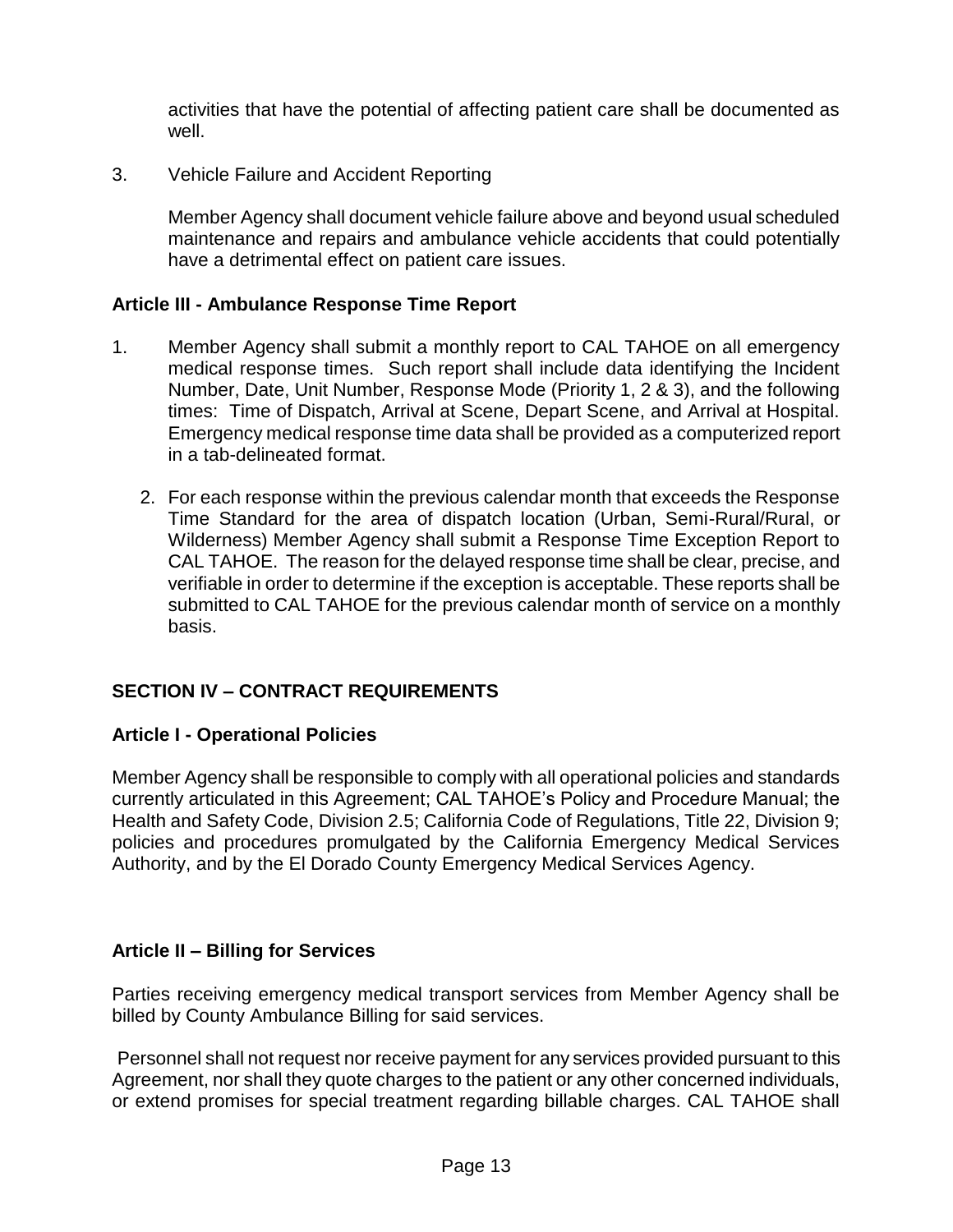provide ambulance billing rate forms to ambulance personnel, and personnel may make these forms available to individuals upon request.

# **Article III - Term**

This agreement shall become effective when fully executed by the parties hereto and will remain in effect, unless terminated pursuant to provisions in Article V of this section. This Agreement will be reviewed by May 31 of each year for continuation of service.

# **Article IV - Compensation for Services**

(TO BE DETERMINED BY CAL TAHOE)

#### **Article V – Changes to Agreement**

This Agreement may be amended by mutual consent of the parties hereto. Said amendments shall become effective only when in writing and approved by the duly authorized boards and fully executed by duly authorized officers of the parties hereto.

This Agreement is subject to termination by mutual agreement, initiated by either party, for any reason during the term of the Agreement. Termination of this Agreement may be initiated by providing written notice to the other party of intent to cancel at least 30 days prior to termination date.

CAL TAHOE may deny, suspend or revoke this Agreement for failure of the Member Agency to comply with this Agreement, the El Dorado County Emergency Medical Service and Medical Transportation Ordinance; or applicable policies, procedures and regulations promulgated by the State of California or by the El Dorado County EMS Agency.

# **Article VI – Assignment and Delegation**

CAL TAHOE engages Member Agency for Member Agency's unique qualifications and skills as well as those of Member Agency's personnel. Member Agency shall not subcontract, delegate or assign services to be provided, in whole or in part, to any other person or entity without prior written consent of CAL TAHOE.

#### **Article VII - Independent Provider Liability**

Member Agency is, and shall be at all times, deemed independent and shall be wholly responsible for the manner in which it performs services required by terms of this Agreement. Member Agency exclusively assumes responsibility for acts of its employees, associates, and subcontractors, if any are authorized herein, as they relate to services to be provided under this Agreement during the course and scope of their employment.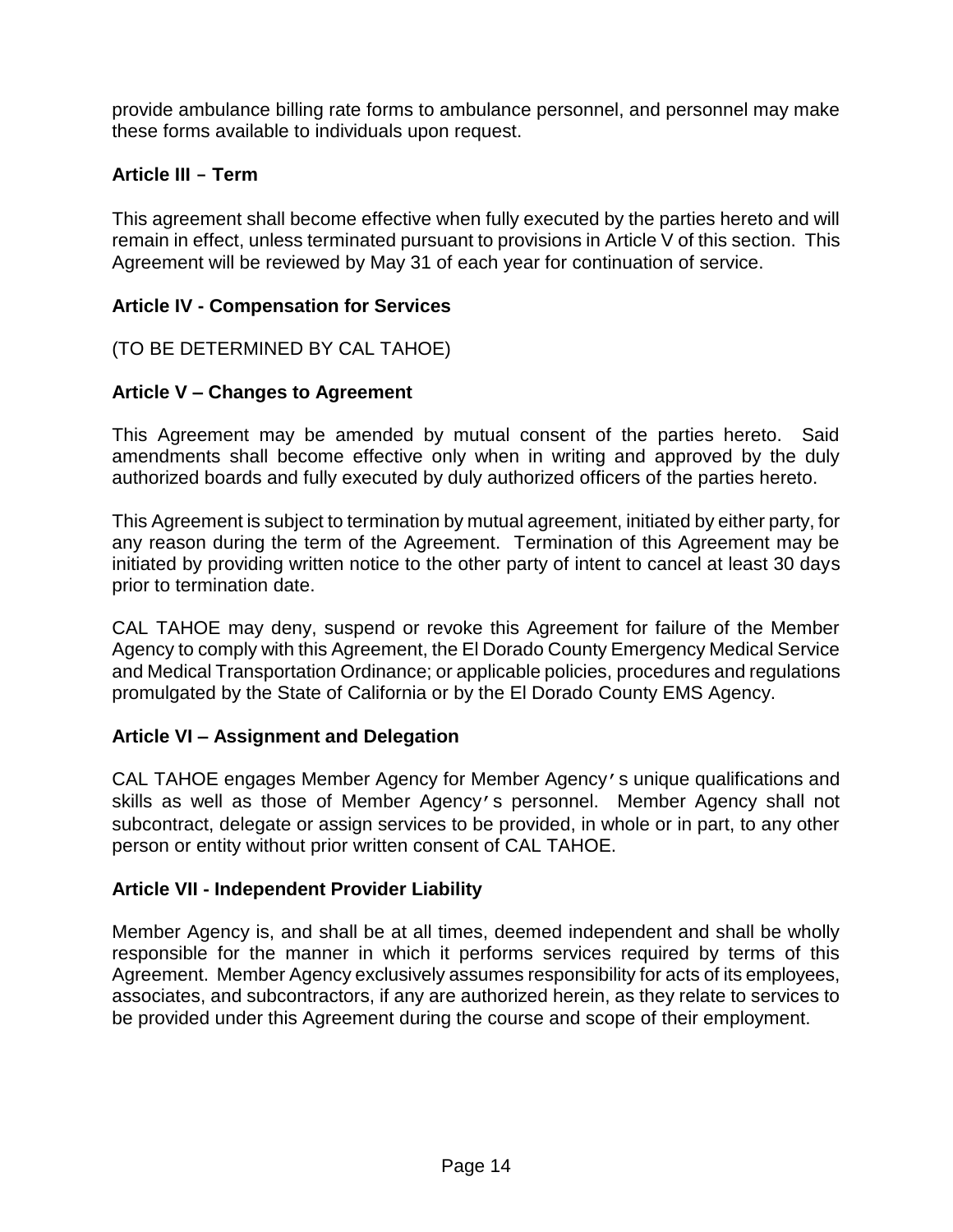Member Agency shall be responsible for performing the work under this Agreement in a safe, professional, skillful and workmanlike manner and shall be liable for its own negligence and negligent acts of its employees. CAL TAHOE shall not be charged with responsibility of preventing risk to the Member Agency or its employees.

#### **Article VIII - Nondiscrimination in Services, Benefits, and Facilities**

- A. Member Agency certifies under the laws of the State of California that Member Agency shall not unlawfully discriminate in the provision of services because of race, color, creed, national origin, sex, age, or physical or mental disability as provided by State and federal law and in accordance with Title VI of the Civil Rights Act of 1964 [42 USC 2000(d)]; Age Discrimination Act of 1975 (42 USC 6101); Rehabilitation Act of 1973 (29 USC 794); Education Amendments of 1972 (20 USC 1681); Americans with Disabilities Act of 1990 (42 USC 12132); Title 45, Code of Federal Regulations, Part 84; provisions of the Fair Employment and Housing Act (Government Code Section 12900 et seq.); and regulations promulgated thereunder (Title 2, CCR, Section 7285.0 et seq.); Title 2, Division 2, Article 9.5 of the California Government Code, commencing with Section 11135; and Title 9, Division 4, Chapter 6 of the California Code of Regulations, commencing with Section 10800.
- B. For the purpose of this Agreement, discriminations on the basis of race, color, creed, national origin, sex, age, or physical or mental disability include, but are not limited to, the following: denying a participant any service or providing a benefit to a participant which is different, or is provided in a different manner or at a different time from that provided to other participants under this Agreement; subjecting a participant to segregation or separate treatment in any matter related to the receipt of any service; restricting a participant in any way in the enjoyment of any advantage or privilege enjoyed by others receiving any service or benefit; and/or treating a participant differently from others in determining whether the participant satisfied any admission, enrollment, eligibility, membership or other requirement or condition which individuals must meet in order to be provided any service or benefit.

# **Article IX – Notice to Parties**

All notices to be given by the parties hereto shall be in writing and sent postage prepaid by registered mail. Notices to Member Agency shall be addressed as follows, or to such other location as either party directs:

PO Box 8917 1901 Airport Road, Suite 300

#### **CAL TAHOE Member Agency**

South Lake Tahoe CA, 96158 South Lake Tahoe, CA 96150 Attn: Ryan Wagoner **Attn: Tom Watson, City Attorney**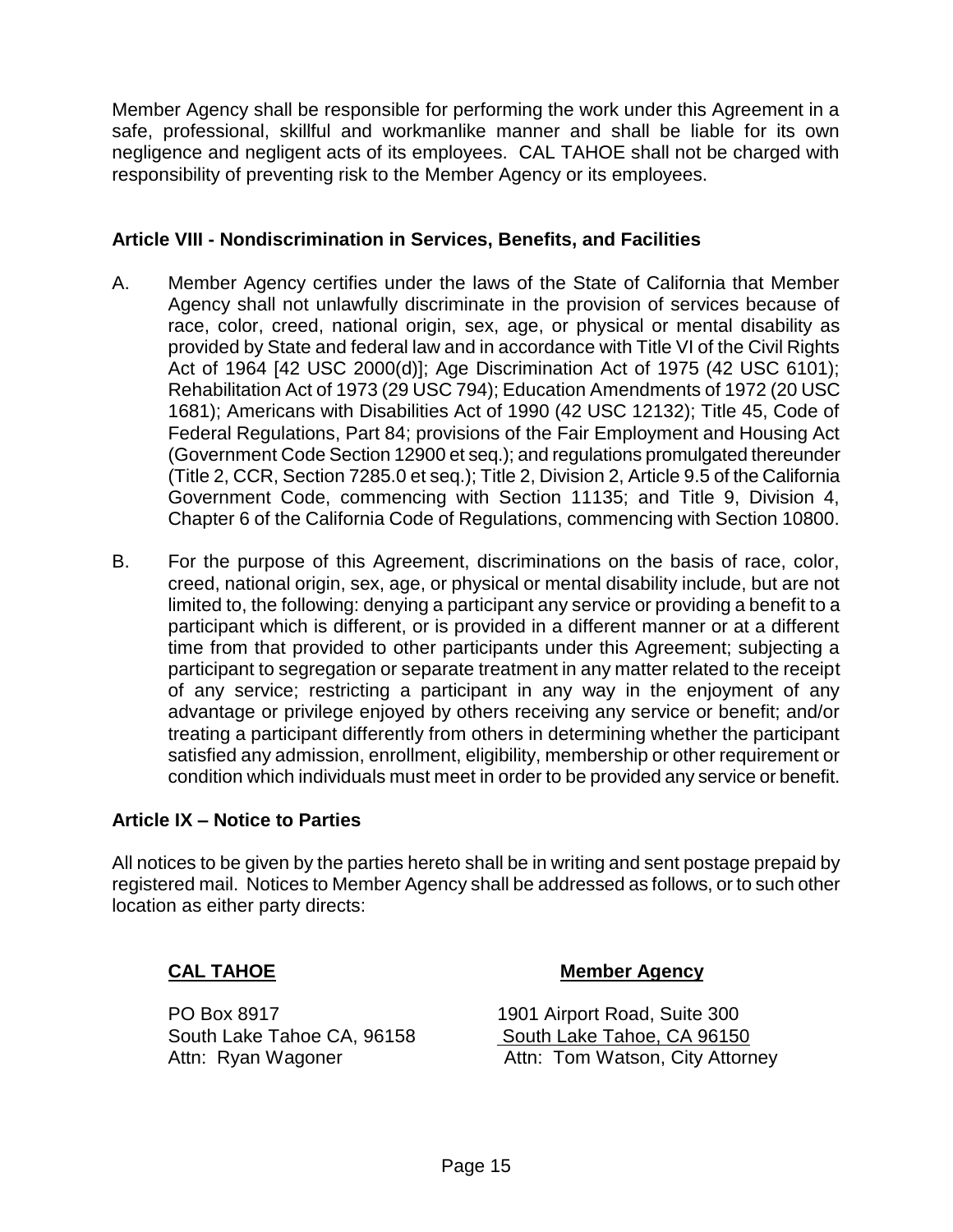# **Article X - Indemnity**

To the fullest extent of the law, Member Agency shall defend, indemnify, and hold CAL TAHOE and the County of El Dorado harmless against and from any and all claims, suits, losses, damages and liability for damages of every name, kind and description, including attorneys fees and costs incurred, brought for, or on account of, injuries to or death of any person, including but not limited to workers, CAL TAHOE employees, County employees, and the public, or damage to property, or any economic or consequential losses, which are claimed to or in any way arise out of or are connected with the Member Agency's services, operations, or performance hereunder, regardless of the existence or degree of fault or negligence on the part of CAL TAHOE, the County of El Dorado, the Member Agency, subcontractor(s) and employee(s) of any of these, except for the sole, or active negligence of CAL TAHOE, its officers and employees, the County of El Dorado, its officers and employees, or as expressly provided by statute. This duty of Member Agency to indemnify and save CAL TAHOE and El Dorado County harmless includes the duties to defend set forth in California Civil Code Section 2778.

#### **Article XI - Insurance**

The Member Agency shall provide to CAL TAHOE proof of a policy of insurance that is also satisfactory to the El Dorado County Risk Management Division and documentation evidencing that the Member Agency maintains insurance that meets the following requirements set forth hereinafter.

- 1. Full Worker's Compensation and Employers' Liability Insurance covering all employees of the Member Agency as required by law in the State of California.
- 2. Commercial General Liability Insurance of not less than \$5,000,000 combined single limit per occurrence for bodily injury and property damage.
- 3. Automobile Liability Insurance of not less than \$5,000,000 is required on owned, hired, leased and non-owned vehicles used in connection with the Member Agency's business.
- 4. Professional liability (for example, malpractice insurance) is required with a limit of liability of not less than \$5,000,000 per occurrence.
- 5. Member Agency shall furnish a certificate of insurance satisfactory to the County Risk Management Division as evidence that the insurance required above is being maintained.
- 6. The insurance shall be issued by an insurance company acceptable to the County Risk Management Division, or be provided through partial or total self-insurance likewise acceptable to the County Risk Management Division.
- 7. Member Agency agrees that the insurance required above shall be in effect at all times during the term of this Agreement. In the event said insurance coverage expires at any time or times during the term of this Agreement, Member Agency agrees to provide at least thirty (30) days prior to said expiration date, a new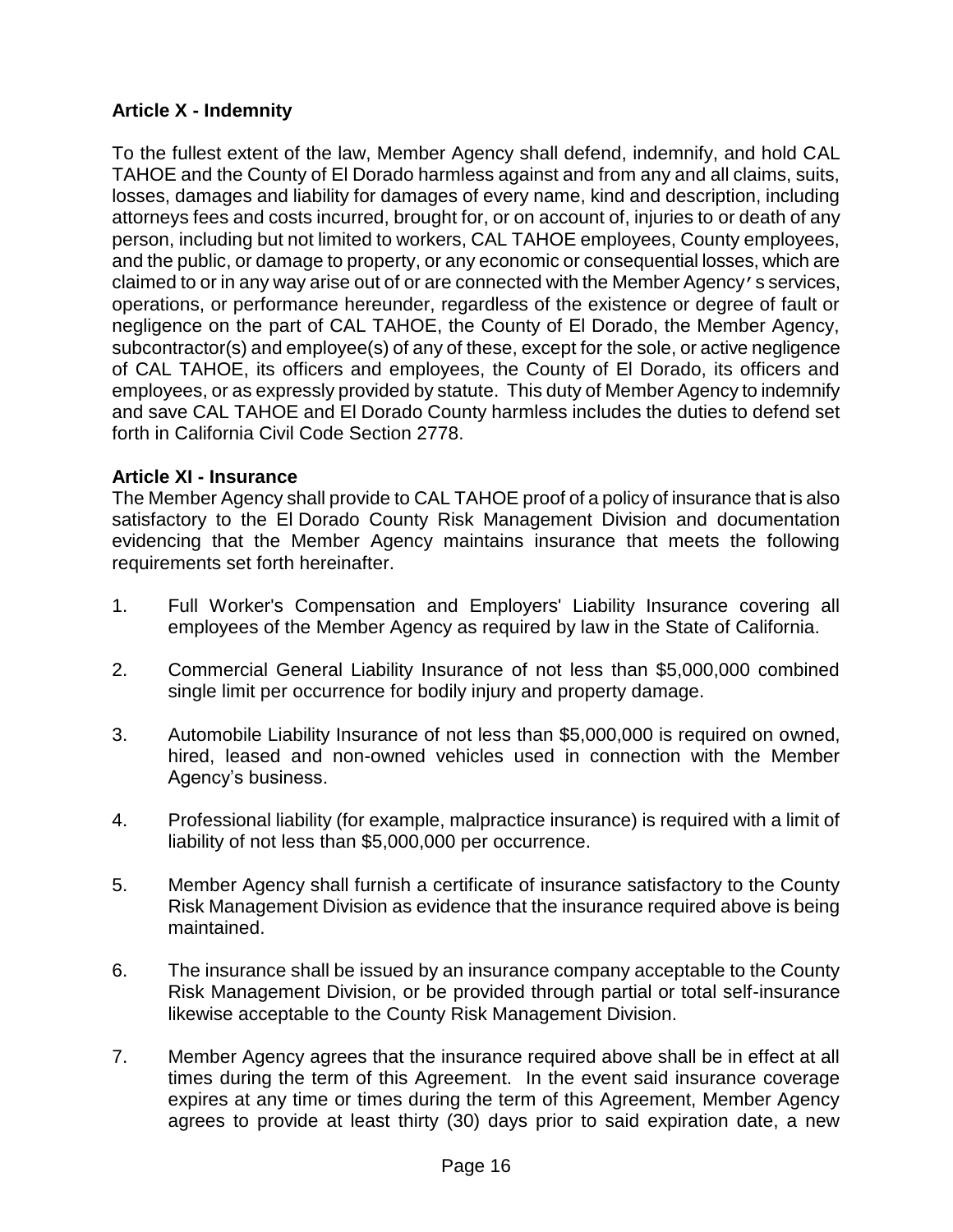certificate of insurance evidencing insurance coverage as provided for herein for not less than the remainder of term of the Agreement, or for a period of not less than one (1) year. New certificates of insurance are subject to the approval of the County Risk Management Division, and Member Agency agrees that no work or services shall be performed prior to the giving of such approval. In the event Member Agency fails to keep in effect at all times insurance coverage as herein provided, CAL TAHOE may, in addition to any other remedies it may have, terminate this Agreement upon the occurrence of such event.

- 8. The certificate of insurance must include the following provisions stating that:
	- A. The insurer shall not cancel the insured's coverage without thirty (30) days prior written notice to CAL TAHOE, and;
	- B. CAL TAHOE and El Dorado County, their officers, officials, employees, and volunteers are included as additional insured, but only insofar as the operations under this Agreement are concerned. This provision shall apply to all liability policies except worker's compensation and professional liability insurance policies.
- 9. Member Agency's insurance coverage shall be primary insurance as respects CAL TAHOE, its officers, officials, employees and volunteers. Any insurance or selfinsurance maintained by CAL TAHOE or the County of El Dorado, its officers, officials, employees or volunteers shall be in excess of the Member Agency 's insurance and shall not contribute with it.
- 10. Any deductibles or self-insured retentions must be declared to and approved by CAL TAHOE, either: the insurer shall reduce or eliminate such deductibles or selfinsured retentions as respects CAL TAHOE, its officers, officials, employees, and volunteers; or Member Agency shall procure a bond guaranteeing payment of losses and related investigations, claim administration and defense expenses.
- 11. Any failure to comply with the reporting provisions of the policies shall not affect coverage provided to CAL TAHOE, its officers, officials, employees or volunteers.
- 12. The insurance companies shall have no recourse against CAL TAHOE, its officers and employees or any of them for payment of any premiums or assessments under any policy issued by any insurance company.
- 13. The Member Agency's obligations shall not be limited by the foregoing insurance requirements and shall survive expiration of this Agreement.
- 14. In the event the Member Agency cannot provide an occurrence policy, Member Agency shall provide insurance covering claims made as a result of performance of this Agreement for not less than three (3) years following completion of performance of this Agreement.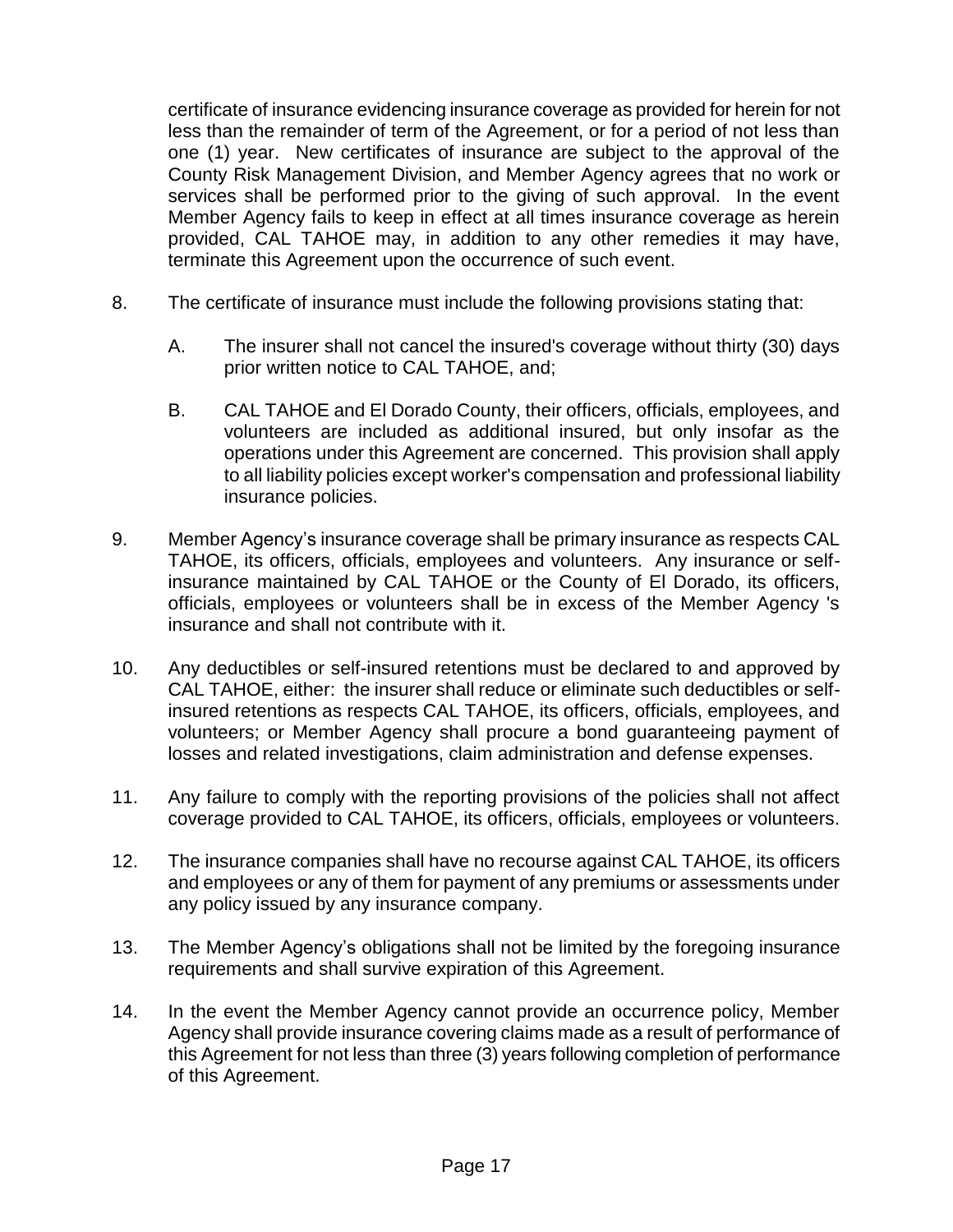15. Certificate of insurance shall meet such additional standards as may be determined by CAL TAHOE either independently or in consultation with the County Risk Management Division, as essential for protection of CAL TAHOE.

# **Article XII - Interest of Public Official**

No official or employee of Member Agency who exercises any functions or responsibilities in review or approval of services to be provided by Member Agency under this Agreement shall participate in or attempt to influence any decision relating to this Agreement which affects personal interest or interest of any corporation, partnership, or association in which he/she is directly or indirectly interested; nor shall any such official or employee of CAL TAHOE have any interest, direct or indirect, in this Agreement or the proceeds thereof.

# **Article XIII - Interest of Provider**

Member Agency covenants that Member Agency presently has no personal interest or financial interest, and shall not acquire same in any manner or degree in either: 1) any other agreement or contract connected with or directly affected by the services to be performed by this Agreement; or, 2) any other entities connected with or directly affected by the services to be performed by this Agreement. Member Agency further covenants that in the performance of this Agreement no person having any such interest shall be employed by Member Agency.

#### **Article XIV - Venue**

Any dispute resolution action arising out of this Agreement, including, but not limited to, litigation, mediation, or arbitration, shall be brought in El Dorado County, California, and shall be resolved in accordance with the laws of the State of California. Member Agency waives any removal rights it might have under Code of Civil Procedure Section 394.

# **Article XV - California Residency (Form 590)**

All independent contractors providing services to CAL TAHOE must file a State of California Form 590, certifying their California residency or, in the case of a corporation, certifying that they have a permanent place of business in California. Member Agency shall be required to submit a Form 590 prior to execution of a Contract or CAL TAHOE shall withhold seven (7) percent of each payment made to Member Agency during the term of the Contract. This requirement applies to any contract exceeding \$1,500.00.

# **Article XVI – Taxpayer Identification / Form W9**

Member Agency's federal Taxpayer Identification Number is: \_\_\_\_\_\_\_\_\_\_\_\_\_\_\_. Member Agency shall provide a fully executed Department of the Treasury Internal Revenue Service Form W-9, "Request for Taxpayer Identification Number and Certification" prior to execution of this Agreement.

# **Article XVII - Administrator**